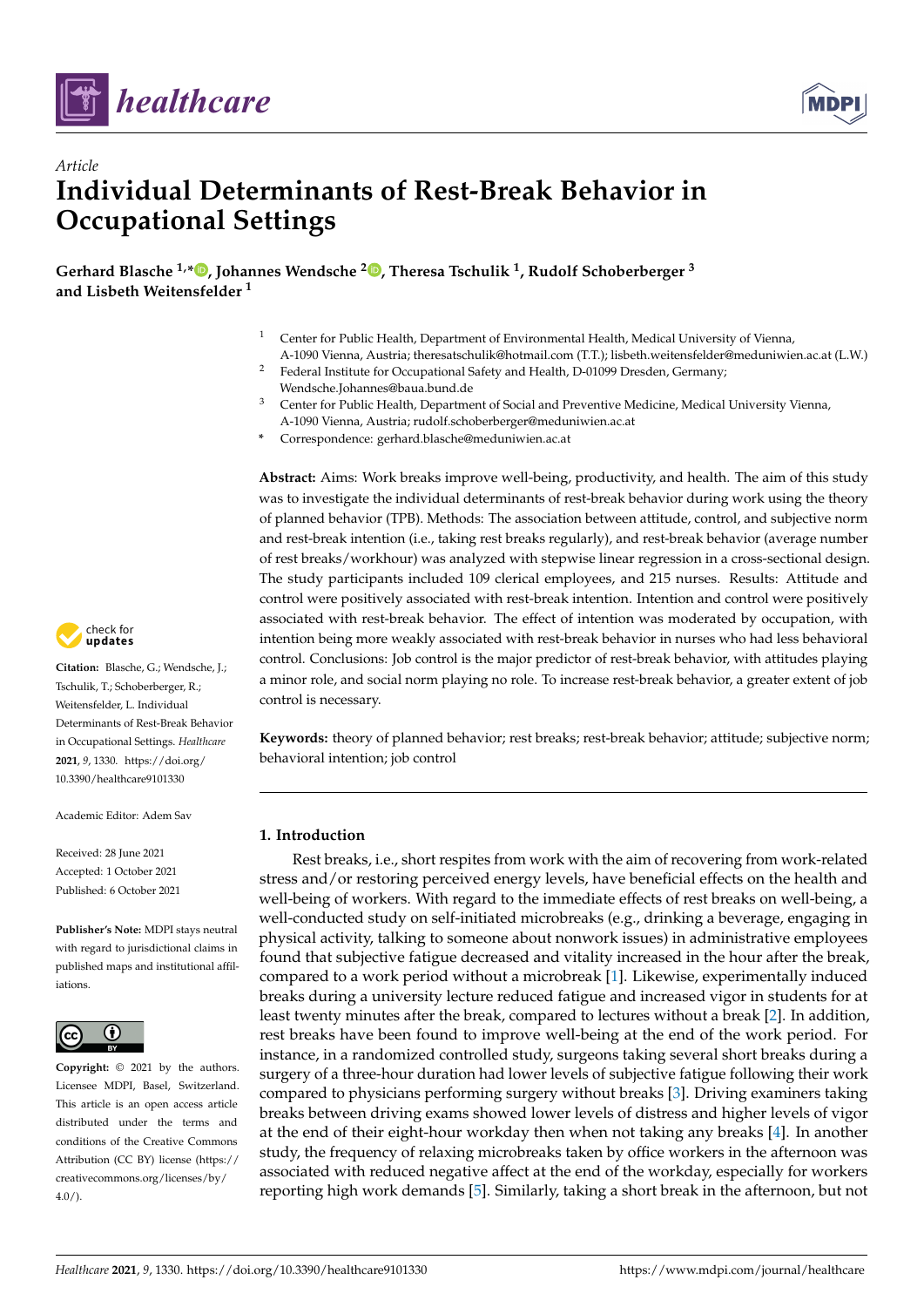in the morning, was associated with greater work engagement during the day [\[6\]](#page-9-5). On the basis of these generally well-conducted studies, we can conclude, with some certainty, that rest breaks are associated with immediate and post-work improvements in the various facets of well-being, especially for individuals engaged in demanding work.

In addition to improving psychological well-being, rest breaks were also found to improve attention in monotonous tasks [\[7,](#page-9-6)[8\]](#page-9-7), to improve task performance [\[9\]](#page-9-8), to reduce the risk of work-related injuries [\[10\]](#page-9-9), to reduce musculoskeletal symptoms, both in computer work [\[11\]](#page-9-10), and manual labor [\[12\]](#page-9-11), and to reduce the release of stress hormones during work [\[3,](#page-9-2)[13\]](#page-10-0). Therefore, we conclude that rest breaks can be effective in improving attention, performance, and various facets of physical health and well-being on a short-term basis.

In most contemporary work settings, taking rest breaks, at least in theory, is at the individual's discretion. Thus, it is up to the employee to decide whether to take a rest break or not. However, little is known about the factors determining the rest-break behavior of individuals. Considering the importance of rest breaks for health, well-being, and the performance of employees, knowledge regarding the determinants of rest-break behavior could help support employees, for example, by changing their attitudes towards breaks through information on the benefits of rest breaks, or by providing them more control over work scheduling. A common theory describing the determinants of behaviors in general, and health behaviors in particular, is the theory of planned behavior (TPB) [\[14](#page-10-1)[,15\]](#page-10-2). The theory proposes that a behavior, insofar as it is under the individual's control, is determined by the individual's intention to perform that behavior. Though not every intended behavior is actually executed, meta-analyses have found that behavioral intentions explain more than 30% of the variance in the related behavior [\[15\]](#page-10-2). According to the theory of planned behavior, behavioral intention itself is determined by three factors: the individual's attitude towards the behavior, the attitude of significant others regarding the individual engaging in the behavior (subjective norm), and the extent to which the individual has control over the behavior (behavioral control).

The theory of planned behavior seems well-suited to predict behavior in the work setting. First, according to the theory, *intention* will only be associated with behavior when the behavior is under the employee's control, i.e., when the employee can "decide at will to perform or not perform the behavior"  $[14]$ , p 182. Thus, the extent of association between intention and behavior will reflect the actual control that employees have over rest-break behavior. Second, related to this question, the theory also includes the extent of *behavioral control* as perceived by the individual. This does not only reflect the extent of control as determined by external work-related circumstances, but also the extent to which individual employees perceive themselves as capable of performing the behavior [\[14\]](#page-10-1). Although, at first glance, the taking of rest breaks does not seem like a difficult behavior to perform, rest breaks not only require the cessation of work, but also require engaging in a suitable activity, such as closing one's eyes to relax, stretching, or leaving the workplace to take a walk. If these behaviors are to be conducted in the work setting, and under the possible surveillance of supervisors and coworkers, these activities will undoubtedly require a certain amount of self-efficacy to realize [\[16\]](#page-10-3). Indeed, recovery-related self-efficacy has been found to foster recovery in work and home environments [\[17](#page-10-4)[,18\]](#page-10-5).

Third, the *subjective norm*, i.e., the social norms perceived in the workplace, are likely to affect one's behavior in the workplace for several reasons. An obvious reason is that the employee has to comply with explicit rules [\[19\]](#page-10-6). These rules may also apply to the timing, extent, and type of rest breaks accepted at the workplace. In addition, employees are likely to respond to social pressures in their rest-break behavior based on the perception of what supervisors or colleagues want them to do. This type of subjective norm is termed an *injunctive* norm [\[20\]](#page-10-7). Furthermore, individuals may also react to the observed behavior of colleagues or supervisors with regard to the taking of rest breaks, a second facet of subjective norm termed a *descriptive* norm [\[20\]](#page-10-7). However, these two facets of the subjective norm have been found to be conceptually different constructs and, therefore, need to be considered as separate variables [\[20\]](#page-10-7).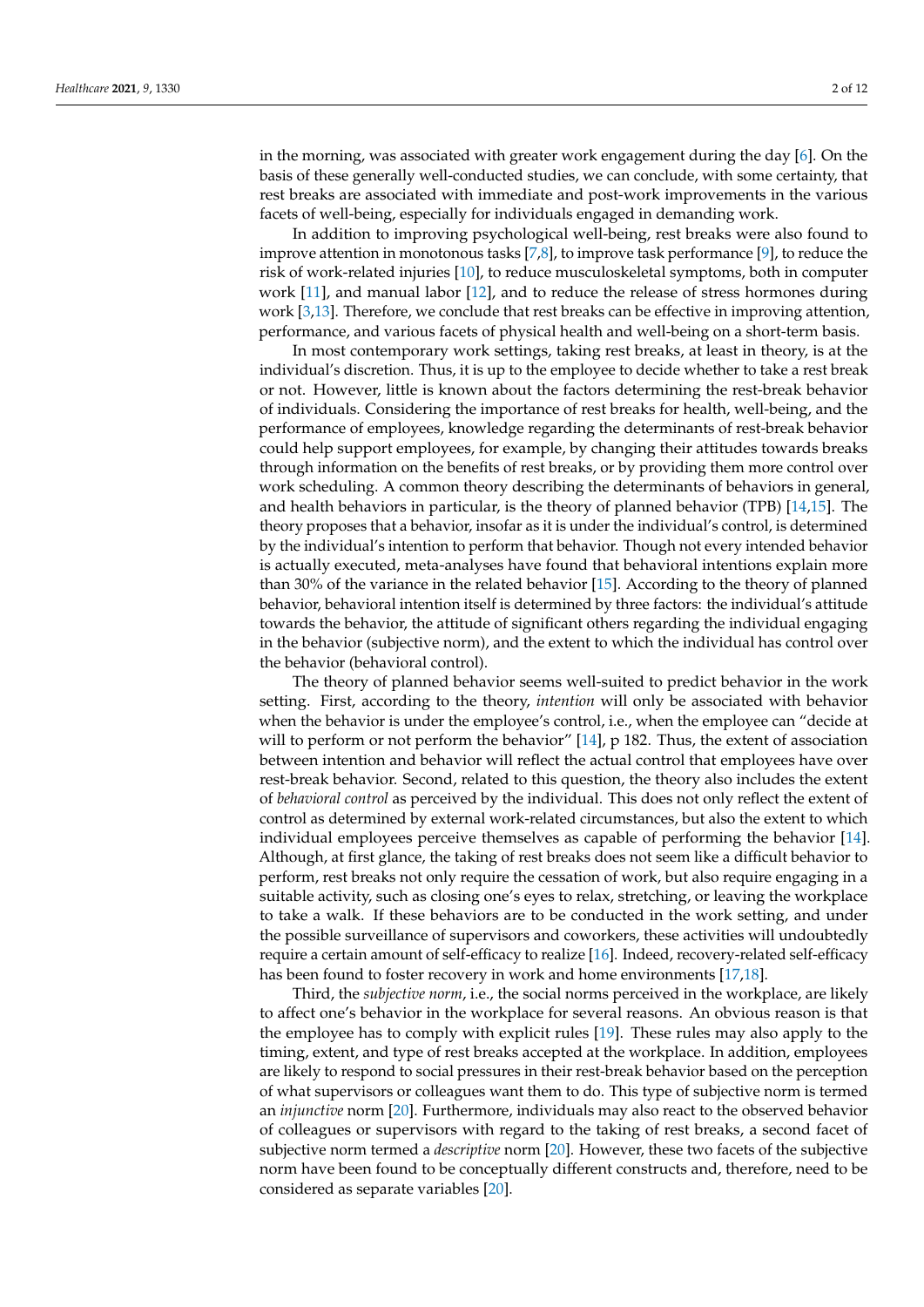Fourthly, the third determinant of intention, and subsequently behavior, is the *attitude* towards the behavior. The attitude can be both positive and negative and is associated with the outcome the behavior is expected to have [\[21\]](#page-10-8). Attitudes include both affective (e.g., the behavior is enjoyable), and instrumental or cognitive (e.g., the behavior is beneficial), components [\[14\]](#page-10-1). Outcome expectations and, thus, the attitudes towards the behavior are derived from information about the behavior, as well as from personal experience with the behavior [\[22\]](#page-10-9). Thus, it seems plausible that, for the cognitive component of attitudes, the type and scope of knowledge would affect behavior, but this is not necessarily the case. The association between knowledge and outcome behavior might vary between specific contexts. For example, in the context of nutrition, the association between knowledge and the dietary intake of healthy food is often positive, albeit rather weak [\[23\]](#page-10-10). Nonetheless, individual studies also find effects of knowledge on eating behavior [\[24\]](#page-10-11). In oral hygiene, knowledge does not always correlate with practice [\[25\]](#page-10-12). Generally, however, at least an indirect pathway linking knowledge to health behavior seems to exist, as a study on physical activity shows [\[26\]](#page-10-13). As far as we know, no study has yet investigated the association between knowledge or attitudes and the taking of rest breaks.

The present study sought to investigate the impact of the four TPB components: intention, attitude, subjective norm, and behavioral control on rest-break behavior in a sample of working individuals in an effort to highlight factors promoting and/or discouraging rest-break behavior. We decided to study these associations in a combined sample of nurses and clerical (i.e. administrative) employees, as these two occupational groups differ with respect to several key job characteristics, such as occupational stress, job control, and shift length. Statistically, this should increase the variance of the TPB variables and, thus, the reliability of the model while, at the same time, increase the generalizability of the results. Compared to clerical employees, nurses generally have higher levels of stress [\[27](#page-10-14)[–29\]](#page-10-15). In addition, nurses and other healthcare employees experience a high level of disruptive interruptions, thus limiting control over their work [\[27\]](#page-10-14). It has been reported that, especially among nurses, rest breaks are often missed, interrupted, or delayed [\[30\]](#page-10-16). Smoking also plays an important role; nonsmoking nurses are nearly twice as likely to miss breaks as their smoking colleagues [\[31\]](#page-10-17). In addition, working time is different for the two occupations, as nurses often have twelve-hour shifts, compared to the eight-hour days of clerical employees. According to the applicable Austrian Working Times Act ("Arbeitszeitgesetz"), rest breaks of thirty minutes in total are mandatory for both occupational groups on days with more than six hours total work time. In addition, supplemental short rest breaks (<15 min) are typical for both occupational settings [\[1](#page-9-0)[,9](#page-9-8)[,30\]](#page-10-16).

According to the TPB, we assume that a higher (positive) attitude, a higher subjective norm, and a higher behavioral control independently predict higher rest-break intention (Hypothesis 1), and better rest-break behavior (i.e., higher rest-break frequency; Hypothesis 2). In addition, and in line with the TPB [\[32\]](#page-10-18), we assume that rest-break intention will explain (i.e., mediate or indirectly affect) the positive relationship between attitude and the subjective norm, as well as, in part, behavioral control on the one hand, and restbreak behavior on the other (Hypothesis 3). Because of the presumably greater extent of job control that clerical employees have compared to nurses [\[30\]](#page-10-16), we expect the positive association between the intention and the actual behavior, i.e., the rest-break frequency, to be stronger for clerical employees than for nurses (Hypothesis 4). The aim of the present study is to highlight the relevant individual factors affecting the rest-break behavior of employees. This should help to devise evidence-based strategies promoting the taking of rest-breaks that could be beneficial both for employees, and for those administrating programs aimed at reducing occupational stress.

### **2. Material & Methods**

#### *2.1. Study Design and Sample*

The study utilized a cross-sectional design and a convenient sample of nurses and clerical employees of the General Hospital of Vienna. The administrative staff of the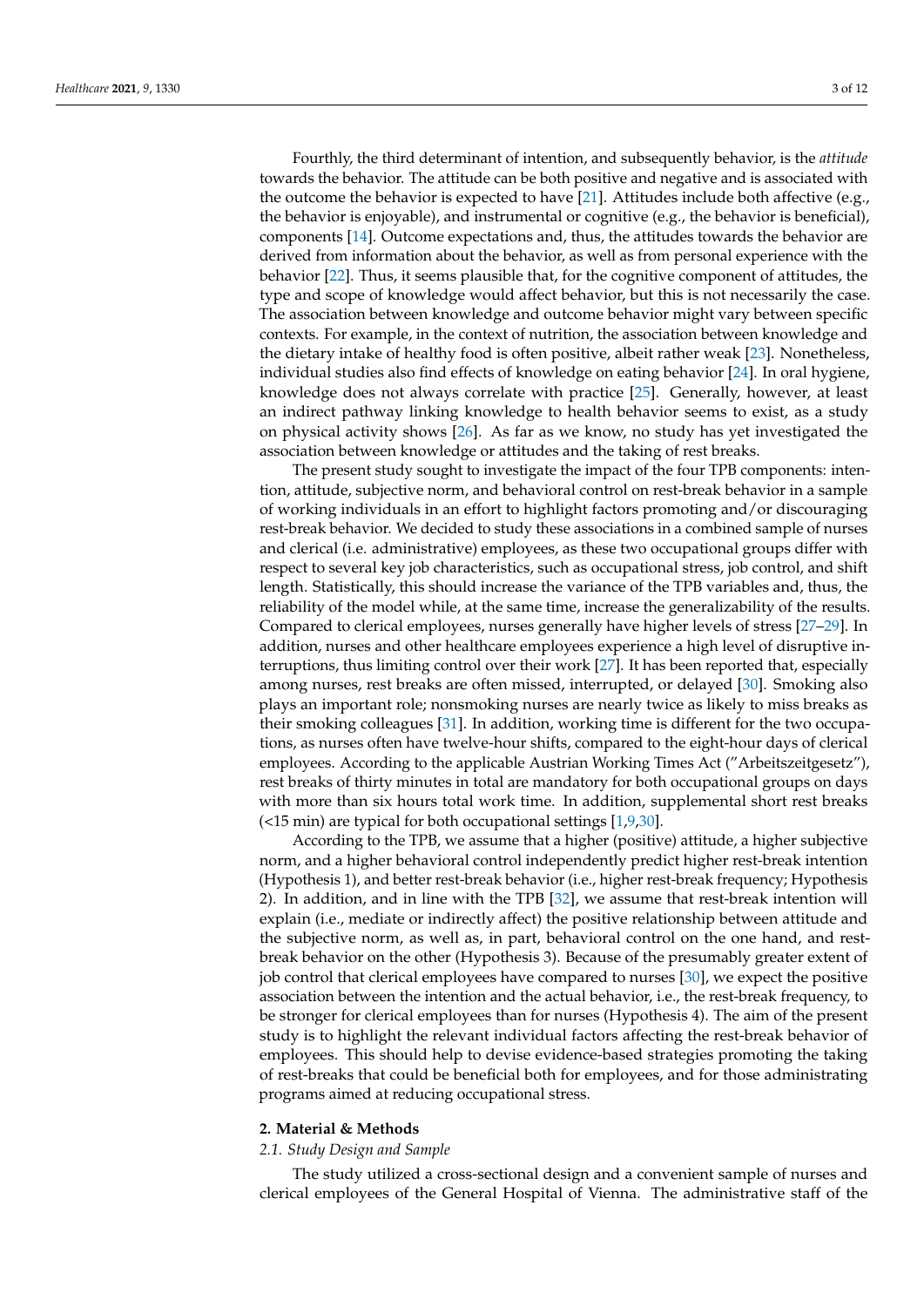General Hospital of Vienna, as well as the nurses of the various clinics of this hospital, were contacted in February 2016 via email by the heads of the corresponding departments (head nurse, head of the human resource department), who forwarded an invitation letter by the third author of this paper asking them to participate in an online survey (via [www.soscisurvey.de,](www.soscisurvey.de) accessed on 30 March 2016) on rest breaks during worktime. A link to the online survey was provided, together with a password to access the survey. The inclusion criteria were a minimum of twenty workhours per week, and a minimum of six workhours per day, as employees are required to take breaks if they work six hours or more per day according to the Austrian Working Times Act. Participation in the survey was voluntary and anonymous, meaning that respondents could not be identified, and managers did not receive feedback on employee participation or responses. A total of 365 individuals initially responded to the questionnaire. After excluding employees with incomplete data ( $n = 38$ ), and limited daily (<6 h/day,  $n = 2$ ) and weekly (<20 h/week, *n* = 1) working hours, both restricting the right or the opportunity for work breaks, we used the remaining sample of 324 employees (66 men, 258 women, mean age = 41.4, SD 11.2, age range 18–64) for further analyses. Sample characteristics are presented in Table [1.](#page-3-0)

**Table 1.** Descriptive statistics of variables for both occupational groups and the total sample.

<span id="page-3-0"></span>

|                                 | <b>Nurses</b><br>$(n = 215)$ |                  |      | <b>Clerical Employees</b><br>$(n = 109)$ |      |      |      | <b>Total Sample</b><br>$(N = 324)$ |      |                  |      |                  |      |                  |
|---------------------------------|------------------------------|------------------|------|------------------------------------------|------|------|------|------------------------------------|------|------------------|------|------------------|------|------------------|
| Variables                       | Range                        | $\boldsymbol{M}$ | SD   | n                                        | $\%$ | M    | SD   | n                                  | $\%$ | $\boldsymbol{M}$ | SD.  | $\boldsymbol{n}$ | $\%$ | $\boldsymbol{p}$ |
| Age (years)                     | $18 - 64$                    | 41.9             | 10.8 |                                          |      | 40.5 | 11.9 |                                    |      | 41.4             | 11.2 |                  |      | 0.296            |
| Sex (women)                     | $0 - 1$                      |                  |      | 179                                      | 83.3 |      |      | 79                                 | 72.5 |                  |      | 258              | 79.6 | 0.023            |
| Smoker (yes)                    | $0 - 1$                      |                  |      | 52                                       | 24.2 |      |      | 43                                 | 39.4 |                  |      | 95               | 29.3 | 0.004            |
| Working<br>hours/week           | $20 - 56$                    | 38.6             | 8.2  |                                          |      | 38.9 | 7.1  |                                    |      | 38.7             | 7.8  |                  |      | 0.763            |
| Working hours/day               | $6 - 13$                     | 10.6             | 2.0  |                                          |      | 8.7  | 1.2  |                                    |      | 10.0             | 2.0  |                  |      | < 0.001          |
| Lunch break (yes)               | $0 - 1$                      |                  |      | 127                                      | 59.1 |      |      | 87                                 | 79.8 |                  |      | 214              | 66.0 | < 0.001          |
| Total rest<br>breaks/hour       | $0 - 0.9$                    | 0.24             | 0.11 |                                          |      | 0.35 | 0.18 |                                    |      | 0.28             | 0.14 |                  |      | < 0.001          |
| Attitute                        | $4 - 28$                     | 22.8             | 4.7  |                                          |      | 21.1 | 5.7  |                                    |      | 22.2             | 5.1  |                  |      | 0.004            |
| Subjective<br>(injunctive) norm | $2 - 14$                     | 7.7              | 2.9  |                                          |      | 8.4  | 3.0  |                                    |      | 7.9              | 3.0  |                  |      | 0.046            |
| Behavioral control              | $3 - 21$                     | 9.5              | 4.2  |                                          |      | 13.1 | 4.6  |                                    |      | 10.7             | 4.7  |                  |      | < 0.001          |
| Rest-break<br>intention         | $1 - 7$                      | 4.4              | 1.6  |                                          |      | 4.6  | 1.8  |                                    |      | 4.5              | 1.7  |                  |      | 0.332            |

Notes. Mean values and standard deviations of frequencies and percentages are displayed; significant values (Bonferroni-Holm adjusted: *p* < 0.004) indicating group differences are printed in bold.

#### *2.2. Study Variables*

In the survey, we assessed the rest-break behavior of the employees by asking them if they take lunch breaks, and how many rest breaks they take additionally during a typical workday. To determine the dependent variable rest-break frequency, i.e., the relative number of rest breaks taken per hour, the sum of the lunch breaks and the additional rest breaks was calculated and divided by the number of hours typically worked per day.

The main independent variables were the four determinants of behavior, according to the theory of planned behavior: attitude, subjective norm, behavioral control, and intention. The items were generated and phrased in accordance with the description of questionnaire construction stated in [\[33\]](#page-10-19). Additional items assessing salient beliefs were generated on the basis of nine interviews with nurses, clerical employees, and technicians. In these interviews, the advantages and hindrances of regularly taking rest breaks were explored. To assess the structure of the three TPB variables, an exploratory factor analysis was conducted in advance, revealing three factors. All items, except the one assessing the descriptive norm ("most of my colleagues in comparable positions regularly take breaks from work"), loaded in the expected factors, the latter loading in the control factor (factor loading = 0.60). Therefore, this item was removed. The final TPB variables, plus the factor loadings, are displayed in Table [2.](#page-4-0) The internal consistency of the scales (Cronbach's alpha)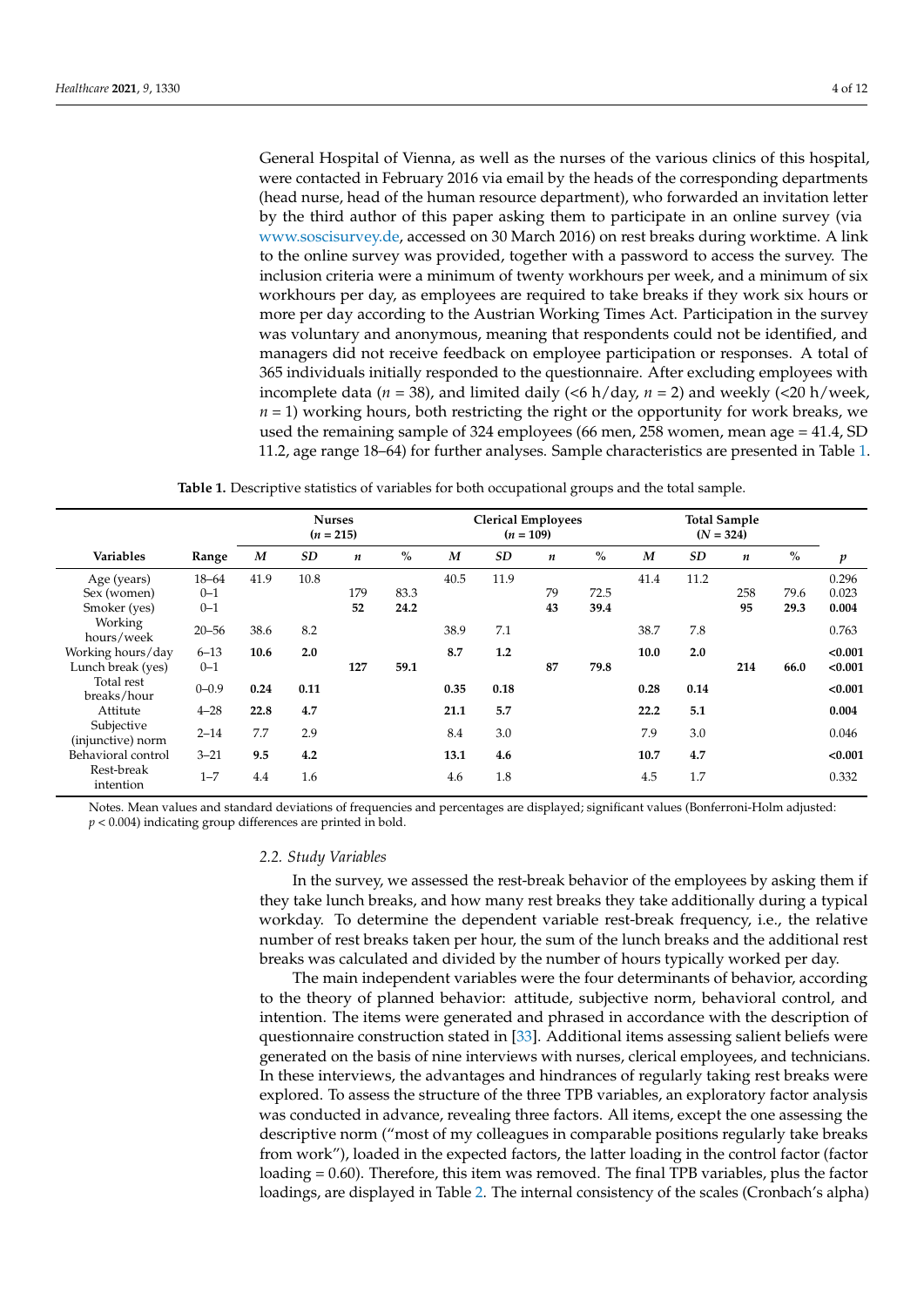were satisfactory, with  $\alpha$  = 0.81 for attitude,  $\alpha$  = 0.71 for subjective (injunctive) norm, and  $\alpha$  = 0.75 for behavioral control.

<span id="page-4-0"></span>

|                         |                                                                                                  | Factor |         |      |  |
|-------------------------|--------------------------------------------------------------------------------------------------|--------|---------|------|--|
|                         |                                                                                                  | 1      | 2       | 3    |  |
| Attitude (positive)     | If I took regular (i.e., every 1–2 h) breaks from work, that<br>would be good.                   | 0.82   |         |      |  |
|                         | If I took regular (i.e., every 1-2 h) breaks from work, that<br>would be pleasant.               | 0.82   |         |      |  |
|                         | If I take regular breaks from work, it helps my<br>concentration.                                | 0.79   |         |      |  |
|                         | Taking regular breaks from work keeps me from getting<br>exhausted/burned out.                   | 0.76   |         |      |  |
| Behavioral control      | I am confident that I will be able to take regular breaks<br>from work in the next three months. |        | 0.84    |      |  |
|                         | It is up to me to take regular breaks from work over the<br>next three months.                   |        | 0.78    |      |  |
|                         | Due to the type or extent of work it is difficult to take<br>breaks from work.                   |        | $-0.76$ |      |  |
| Subjective (injunctive) | Most of my colleagues approve of my taking regular<br>breaks from work.                          |        |         | 0.87 |  |
| norm                    | Most of my supervisors approve of my taking regular<br>breaks from work.                         |        |         | 0.85 |  |

Notes. Factor loadings < 0.30 are not shown; total explained variance was 68.8%.

As it is likely that nurses have less job control compared to administrative staff, e.g., less control over the timing of breaks because of patient care obligations [\[30\]](#page-10-16), we assumed that intention would affect rest-break behavior in nurses to a smaller degree than in clerical employees and, hence, we included an interactive term between occupation and intention (occupation \* intention) as an additional variable.

Rest-break intention was assessed with a single item ("I intend to take rest breaks regularly the next three months"). All TPB items were assessed on 7-point Likert scales, ranging from  $1 =$  "absolutely not", to  $7 =$  "totally applies".

#### *2.3. Statistical Analyses*

The independence of the three TPB variables, attitude, behavioral control, and subjective norm, was determined by factor analysis with varimax rotation and a factor extraction based on an eigenvalue > 1. Group differences were calculated using one-way variance analysis, or a chi-squared test with Bonferroni-Holm adjustments for multiple testing. The association between the independent and dependent variables was analyzed using hierarchical linear regression analyses. Overall, two analyses were calculated. The first analysis included rest-break intention as the dependent variable, and work-related variables (occupation, average working hours/day), demographic variables (sex, age, smoking status), and the variables according to the TPB (attitude, subjective norm, control), as the independent variables. The second analysis included rest-break frequency (total breaks/hour) as the dependent variable, and the same independent variables as described above, with the addition of rest-break intention, as independent variables. Thereby, separate models were calculated, i.e., groups of variables and/or individual variables were entered in the analysis successively in order to be able to observe the amount of variance in the previously included variables explained by the variables included at a later step. In order to test the indirect effects of rest-break intention on the relationship between the TPB variables and rest-break frequency (Hypothesis 3), we used the PROCESS Plugin from Hayes [\[34\]](#page-10-20). To test the proposed interaction effect between the occupational groups and rest-break intention (Hypothesis 4), we z-standardized all variables and calculated the respective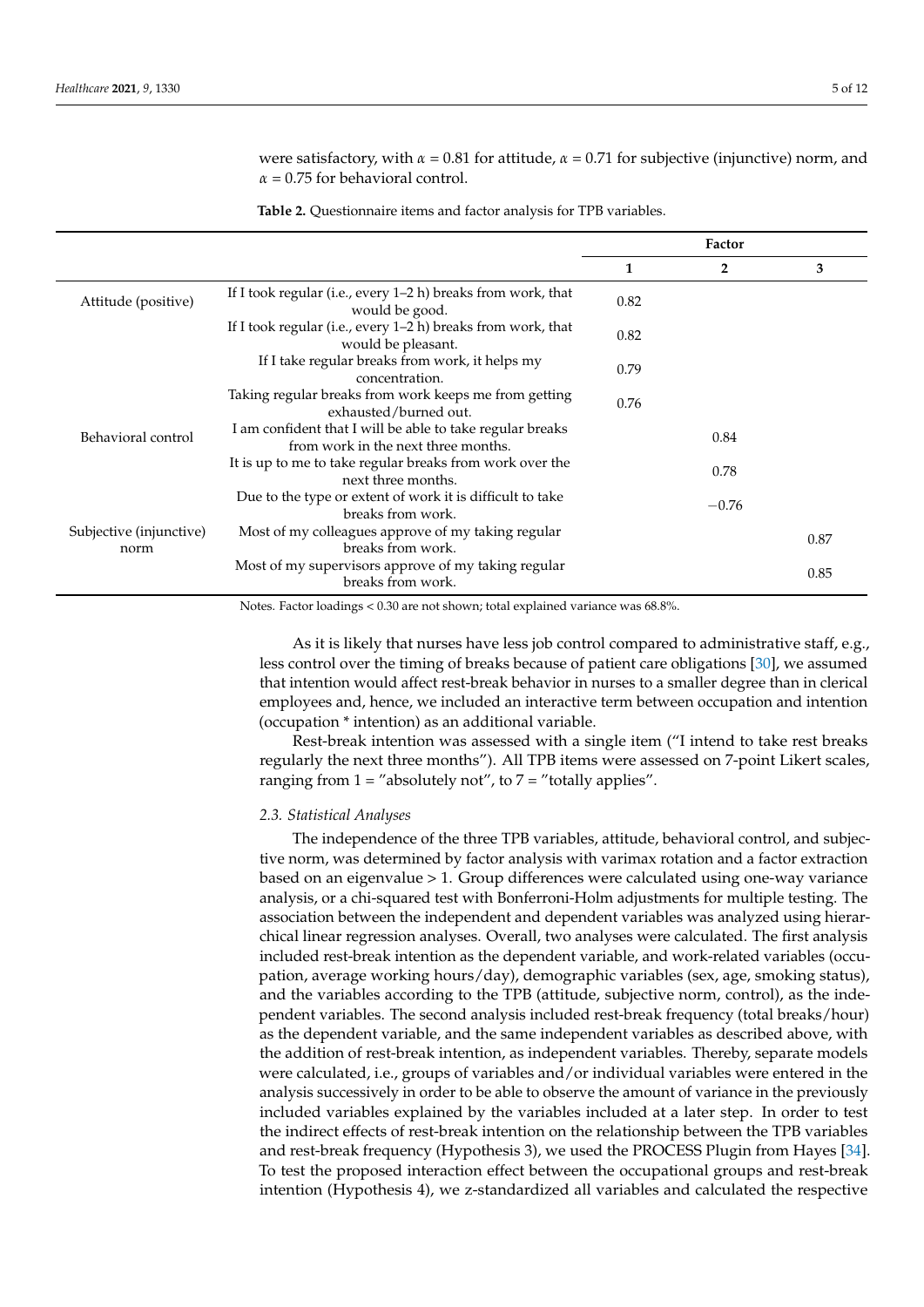interaction term. The level of significance was set to 5%. All calculations were conducted using standard software (SPSS 26, IBM corp.).

#### **3. Results**

The characteristics of the two study groups (nurses, clerical employees), as well as the means and standard deviations of the study variables, are displayed in Table [1.](#page-3-0) Compared to clerical employees, nurses smoked less, had longer workdays due to twelve-hour shifts, took lunch breaks less often, and took fewer rest breaks per working hour. In addition, nurses tended to have a more positive attitude towards rest breaks but experienced less control over the taking of rest breaks. The results of the factor analysis, including the items of the TPB variables, are shown in Table [2.](#page-4-0) The analysis supports the notion of three independent factors with an Eigenvalue of  $\geq 1.15$ , items loading highly in the expected factors.

The results of the linear regression analyses are displayed in Table [3.](#page-5-0) The predictors of rest-break intention, attitude, and behavioral control, but not the injunctive form of the subjective norm, were positively associated with intention, thus partly supporting Hypothesis 1. Rest-break intention was not associated with any of the individual characteristics.

<span id="page-5-0"></span>**Table 3.** Linear regression analyses predicting rest-break intention and rest-break frequency (total breaks per hour).

|                                 |         | <b>Rest-Break Intention</b> | <b>Rest-Break Frequency (Total Breaks</b><br>Per Hour) |                |          |                |  |  |
|---------------------------------|---------|-----------------------------|--------------------------------------------------------|----------------|----------|----------------|--|--|
| Model                           | 1       | 2                           | $\mathbf 1$                                            | $\overline{2}$ | 3        | $\overline{4}$ |  |  |
| Sex                             | $-0.04$ | 0.01                        | $-0.13*$                                               | $-0.10*$       | $-0.10*$ | $-0.10*$       |  |  |
| Age                             | $-0.08$ | $-0.06$                     | $-0.12*$                                               | $-0.12*$       | $-0.11*$ | $-0.11*$       |  |  |
| Smoking status                  | 0.01    | $-0.01$                     | $0.27**$                                               | $0.26**$       | $0.26**$ | $0.26**$       |  |  |
| Average working<br>hours/day    | $-0.04$ | 0.01                        | $-0.06$                                                | $-0.03$        | $-0.03$  | $-0.03$        |  |  |
| Occupation                      | 0.02    | $-0.08$                     | $0.26**$                                               | $0.20**$       | $0.21**$ | $0.21**$       |  |  |
| Attitude                        |         | $0.32**$                    |                                                        | $0.15**$       | 0.09     | 0.07           |  |  |
| Subjective (injunctive)<br>norm |         | 0.09                        |                                                        | 0.04           | 0.02     | 0.04           |  |  |
| Behavioral<br>control           |         | $0.47**$                    |                                                        | $0.27**$       | $0.19**$ | $0.15*$        |  |  |
| Rest break<br>intention         |         |                             |                                                        |                | $0.16**$ | $0.17**$       |  |  |
| Occupation                      |         |                             |                                                        |                |          | $0.18**$       |  |  |
| * Intention                     |         |                             |                                                        |                |          |                |  |  |
| $\Delta R^2$                    | 0.01    | $0.31**$                    | $0.23**$                                               | $0.09**$       | $0.02**$ | $0.03**$       |  |  |
| $R^2$                           | 0.01    | $0.32**$                    | $0.23**$                                               | $0.31**$       | $0.33**$ | $0.36**$       |  |  |

Notes.  $N = 324$ , sex (male < female), smoking (nonsmoker < smoker), and occupation (nurses < clerical). Standardized regression coefficients *b* are shown. \* *p* < 0.05, \*\* *p* < 0.01.

Regarding rest-break frequency as a behavioral outcome, i.e., the average number of rest breaks individuals took per hour, attitude, and behavioral control, but not the injunctive form of the subjective norm, positively predicted rest-break behavior (Model 2), thus partly supporting Hypothesis 2.

Using the PROCESS Plugin for SPSS by Andrew Hayes [\[34\]](#page-10-20) (bias-corrected bootstrapping with 5000 samples; adjusted for other variables shown in Table [3\)](#page-5-0), we found that rest-break intention indirectly affected the relationships between positive attitudes (*b* = 0.05, *SE* = 0.02, 95% CI [0.016, 0.092]), as well as behavioral control (*b* = 0.08, *SE* = 0.03, 95% CI [0.025, 0.130]) and rest-break frequency, but not between the subjective norm and rest-break frequency (*b* = 0.02, *SE* = 0.01, 95% CI [−0.005, 0.043]). This partly supports Hypothesis 3. Together, the four variables of the theory of planned behavior explained 11% of the variance in rest-break frequency.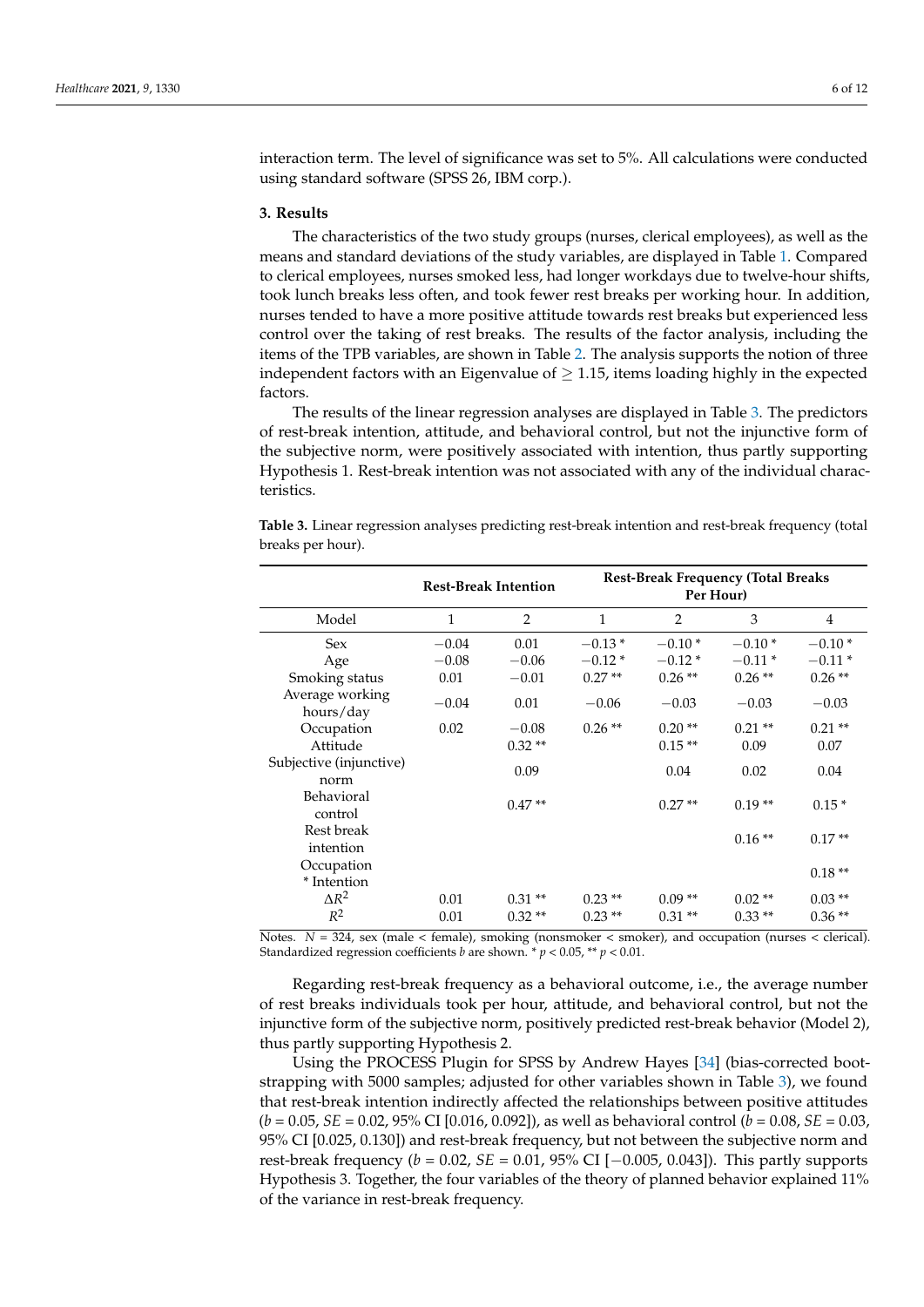Finally, the association between rest-break intention and rest-break frequency was stronger for clerical employees ( $b = 0.05$ ,  $t = 4.47$ ,  $p < 0.001$ ) than for nurses ( $b = 0.01$ ,  $t = 2.31$ ,  $p = 0.022$ ), as can be seen in the significant interactive term (Table [3,](#page-5-0) Model 4), thus supporting Hypothesis 4. This relationship is illustrated in Figure 1 (slope tests and visualization of the interaction effect with Excel template from Jeremy Dawson [\[35\]](#page-10-21)). Restbreak intention affected behavior to a greater degree in clerical employees than in nurses.

<span id="page-6-0"></span>

**Figure 1.** Effect of the interaction between occupation and rest-break intention on rest-break **Figure 1.** Effect of the interaction between occupation and rest-break intention on rest-break frequency.

frequency was reported by males compared to females, by younger compared to older **Table 3. Table 3. Linear regression and rest-break frequency constraints** Apart from the TPB variables, rest-break frequency was also strongly associated with the sex, age, smoking status, and occupation of the individuals. A higher rest-break employees, by smokers compared to nonsmokers, and by clerical employees compared to nurses (Table [3\)](#page-5-0).

Plot based on linear regression analysis, as illustrated in Table [3.](#page-5-0)

#### **Rest-break intention Rest-Break Frequency (Total Breaks Per Hour) 4. Discussion**

Fire present study sought to uncover the individual determinants of rest-break behavior in two occupational groups differing markedly in various work characteristics, such as shift length and work pressure: nurses and clerical employees. For this purpose, the theory of planned behavior (TPB) was applied, which seems well-suited to predict behavior in the occupational setting, as argued above. The TPB assumes that attitudes, the<br>cylinative name and haborianal sentual datamains intention and aubecause the haborian breaks more frequently. The intention to take rest breaks, furthermore, was associated with characteristics, including the smoking status and the type of occupation, explained break behavior to a greater degree. The present study sought to uncover the individual determinants of rest-break besubjective norm, and behavioral control determine intention and, subsequently, behavior. The results indicate that higher control and higher intention were predictive of taking rest a more positive attitude towards rest breaks and stronger behavioral control. However, the association between intention and rest-break behavior was small, whereas individual

> behavior and, in turn, to perform the behavior, as attitudes can be modified by providing<br>information recording the consequences of a heberior [26,27]. Houever, in the present *Attitude*, generally, can be considered a relevant predictor of the intention to initiate a information regarding the consequences of a behavior [\[36](#page-10-22)[,37\]](#page-10-23). However, in the present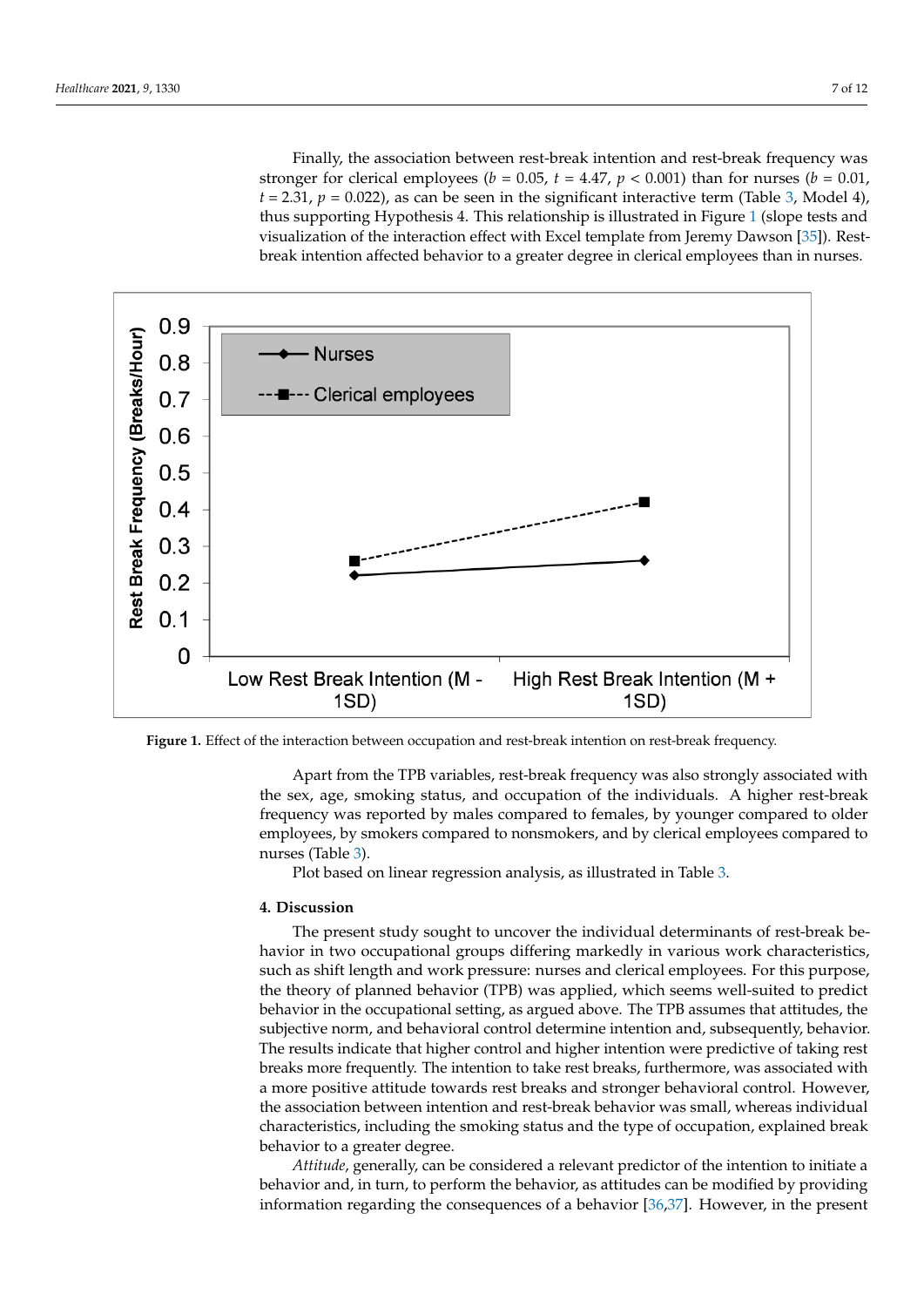rest-break study, the relationship between the behavioral attitude and the intention was smaller than that found in meta-analyses focusing on other health variables  $(r = 0.30)$ versus *r* = 0.51) [\[32\]](#page-10-18), although attitude did predict both rest-break intention and restbreak behavior to some degree. There are two main explanations for the limited impact of intention in the present study. First, beliefs as assessed in the present study were probably not sufficiently salient for the occupational groups under investigation because the emphasis of the study was the maintenance of well-being and performance [\[38\]](#page-10-24). Thus, future studies should investigate other causes for taking rest breaks, such as drinking, eating, or smoking, in more detail [\[39\]](#page-10-25). Second, employee knowledge of the health-related benefits of rest breaks generally may be insufficient, although differences between the two occupations were apparent. Nurses had a somewhat stronger positive attitude towards rest breaks than administrative employees, which might be a consequence of their greater health-related knowledge. Moreover, the difficulty of taking breaks for nurses may affect their rest-break attitude by increasing desirability [\[40\]](#page-10-26). Future studies will have to address these issues by assessing the outcome expectancies of rest breaks more broadly, and by studying the impact of health-related knowledge.

We assumed that the *subjective norm* would be a relevant direct or indirect predictor of rest-break behavior, considering that employees have to consent to explicit and implicit rules at the workplace [\[19\]](#page-10-6). However, this was not the case. The subjective norm was neither associated with rest-break intention, nor with rest-break behavior itself. It should be noted that the subjective norm assessed in the present study was based only on the *injunctive norm* (i.e., belief as to what supervisors or colleagues want one to do) because the item assessing the descriptive norm (i.e., the rest-break behavior of colleagues) was conceptually associated with control and, thus, omitted. This fact may have reduced the predictive value because some studies found that the injunctive norm was less strongly related to intention and to behavior compared to the descriptive norm, especially for socially undesirable behaviors [\[20,](#page-10-7)[38\]](#page-10-24). An explanation for the failure of the injunctive norm to affect intention, as well as behavior, may be that the taking of rest breaks as a means to promote well-being and performance are hardly an issue at the workplace, so that even if employees believed supervisors or colleagues wanted them to take breaks, they still may be hesitant to actually take them. Thus, future studies would have to look into the actual discourse regarding rest breaks in the workplace.

Although the effects of the *descriptive norm* were not analyzed as stated above, it is likely that this facet of the subjective norm is associated with rest-break intention and behavior, keeping in mind its close association with behavioral control, and the strong association between control and behavior as discussed below. However, future studies will have to explicitly verify this assumption.

*Behavioral control* was one of the strongest predictors of both rest-break intention and behavior, and it affected break behavior both via direct (association with behavioral control) as well as an indirect (differences in the impact of intention between occupations) pathways. This indicates that taking rest breaks depends on the extent of control an employee has over his or her work, which is in line with a recent study on the factors affecting rest-break behavior in nurses in Germany [\[41\]](#page-10-27). Behavioral control encompasses both external control related to job characteristics, as well as internal perceived control [\[14\]](#page-10-1). The finding that nurses had less control over the taking of rest breaks than clerical employees indicates that rest-break control is related to job characteristics. The latter conclusion is in line with the smaller association between intention and behavior found for nurses compared to clerical employees, since intention can only determine behavior if the behavior is under the individual's control [\[14\]](#page-10-1).

*Intention* a key variable of the TPB, predicted the taking of rest breaks. This indicates that rest-break behavior is at least, to some extent, a voluntary and goal-directed behavior, which is in line with the results from another study on the individual determinants of rest breaks, despite differences in the measures of intention [\[42\]](#page-10-28). However, the present association was smaller than generally found ( $r = 0.30$  versus  $r = 0.48$ ) [\[32\]](#page-10-18), and intention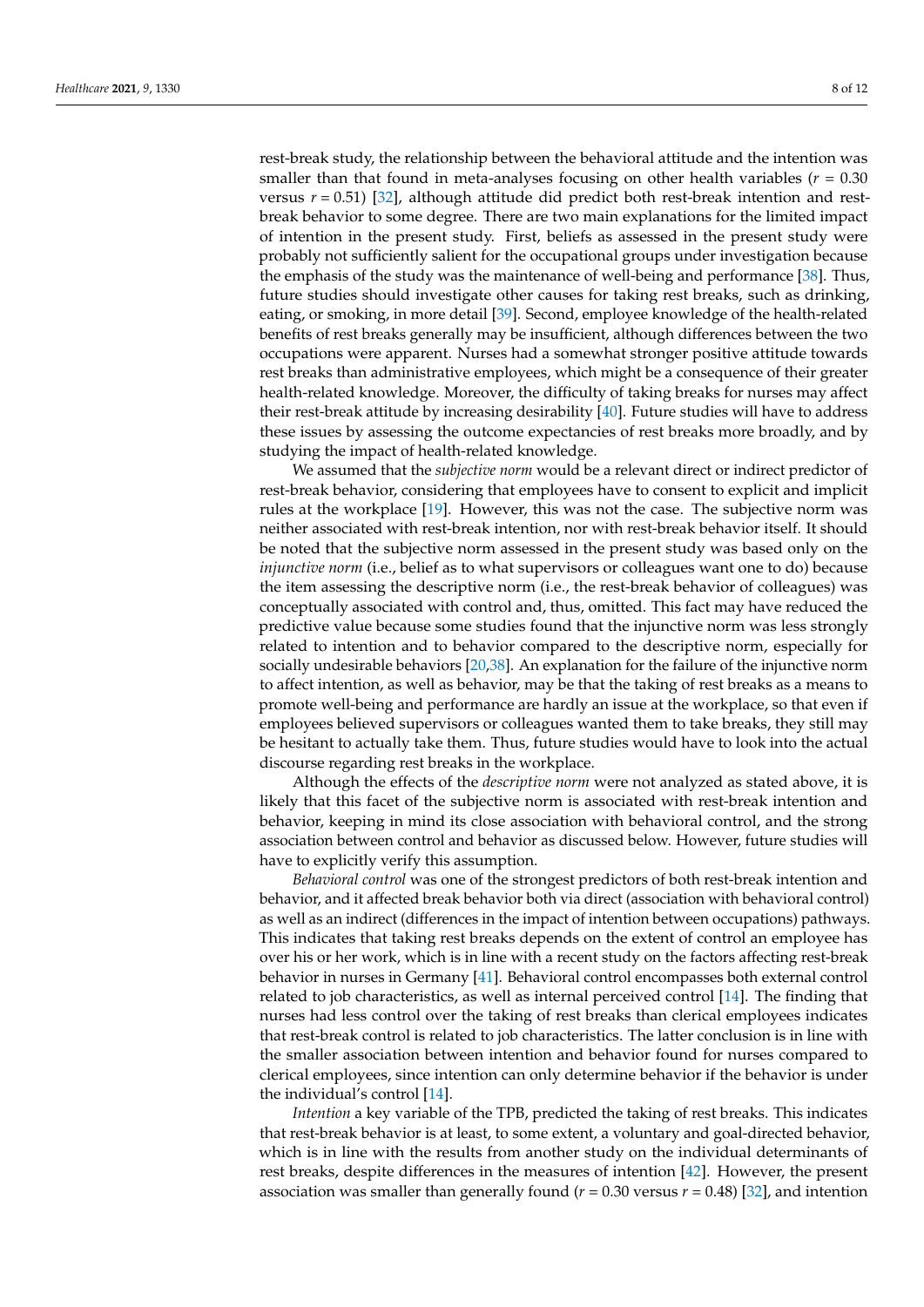only explained approximately 10% of the variance in taking rest breaks. There are several potential reasons for this small association. First, the overall intention to take rest breaks might not have been sufficiently strong to significantly determine the behavior  $[14]$ , indicating that employees may not explicitly plan their rest breaks in advance but, rather, take them spontaneously if an opportunity arises. Another explanation, related to research on other health behaviors, is that initiating and taking rest breaks may be less a volitional behavior than a habit, automatically triggered by environmental stimuli [\[43\]](#page-10-29). Moreover, rest-break behavior can not only be described by the frequency of breaks (as assessed in this study), but also by the total break duration [\[9,](#page-9-8)[30\]](#page-10-16). Future studies need to consider both behaviors in combination since, for some workers, the intention to take breaks regularly might also mean taking a long lunch break every day. And finally, as discussed above, limited job control might impede rest-break behavior, for example, by interruptions or time pressures, even if it had been intended [\[14\]](#page-10-1). Future studies will have to clarify these questions, among others, by including measures for the habitual taking of rest breaks.

Our results further suggest that factors not related to the TPB affect rest-break behavior as well. In the present study, this was smoking status, occupation, sex, and age. Indeed, the present study confirmed previous results that showed that smoking employees take more breaks than their nonsmoking counterparts [\[30,](#page-10-16)[31\]](#page-10-17). Undoubtedly, smokers are more inclined to take breaks because of their addiction [\[44\]](#page-10-30), but social factors may also play a role, such as escaping everyday routine [\[45\]](#page-11-0). Although smoking, traditionally, has been considered an eligible reason for work breaks, it would be desirable for employees to allow frequent breaks for all employees, and to motivate and support nonsmokers in taking such additional breaks as well.

Compared to the TPB variables, smoking and the other demographic factors explained break behavior to a larger degree, thus corroborating the limitations of the TPB [\[38\]](#page-10-24). In a recent publication, Ajzen noted the potential of enriching the TPB by including background factors and variables shaping habit formation [\[46\]](#page-11-1). Moreover, the Health Action Process Approach model from Schwarzer [\[47\]](#page-11-2) tries to overcome the limitations of the TBP by describing the volitional processes of behavior formation (i.e., planning, initiation, maintenance, and relapse management) in more detail, and by adding additional factors, such as situational barriers and resources, different types of self-efficacy, and selfmonitoring. Beyond this social and health psychology perspective, however, such factors have not yet been systematically studied in the rest-break literature [\[30\]](#page-10-16). Therefore, the integration of these variables into theoretical models is desirable in order to stimulate further research. For instance, a more comprehensive model predicting rest breaks should include situational factors with nudging properties, such as task completion or a friendly interruption by a coworker [\[48\]](#page-11-3), work and organizational factors relating to impaired (e.g., time pressure), or successful (e.g., social support), recovery behavior, and individual motives for work breaks not primarily associated with recovery, such as smoking or chatting [\[30](#page-10-16)[,49\]](#page-11-4).

#### **5. Study Limitations**

Our study is not without limitations. First, we conducted a retrospective and crosssectional questionnaire study. Therefore, we can only interpret associations, not causal relations between variables. Moreover, the subjective estimates of break behavior might have been biased by cognitive factors relating to memory or social desirability [\[50\]](#page-11-5). However, the mean and standard deviation of rest-break frequencies in the present study were similar to that of a previous diary study assessing rest breaks over several work days [\[42\]](#page-10-28), suggesting that the assessment of rest breaks in the present study is valid. Furthermore, our research focused on two specific occupations differing in the amount of control over working time. It remains unclear to what extent our results can be generalized to other occupations with different job characteristics because lower time control is positively related to workload [\[51\]](#page-11-6), which might further impair break behavior [\[30,](#page-10-16)[41\]](#page-10-27). This should be investigated in future research, additionally, by assessing key job characteristics.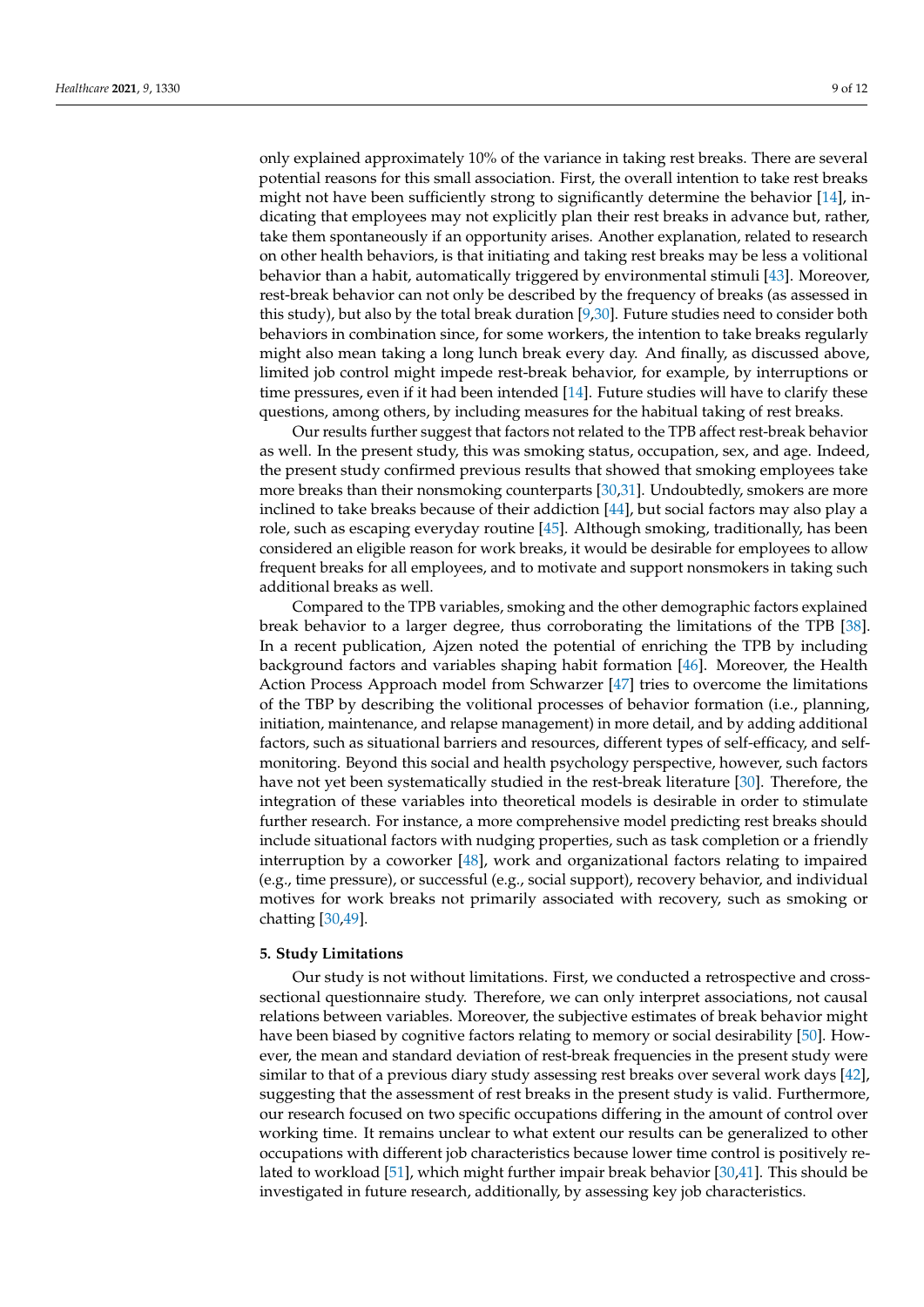# **6. Conclusions**

Rest breaks are known to improve the well-being, health, and performance of employees, but factors that affect the triggering of breaks are largely unknown. Our results reveal that the break intention of employees, i.e., the voluntary planning of break behavior, is such a driver, even though the association between intention and rest-break behavior was small. In addition, behavioral control had a positive impact on rest-break behavior, exceeding that of intention, thereby also explaining the differences between the two occupations. Therefore, next to employee education (i.e., by supervisor or occupational safety engineer), which might strengthen positive attitudes towards recovery behavior, the importance of job control as a factor determining rest-break behavior has to be taken into account. Our results suggest that organizations should increase the temporal flexibility of employees (i.e., give them more control regarding the duration and timing of tasks during the workday) if they intend to improve their break frequencies. The limited impact of intention also suggests that making use of situational factors in terms of nudging (e.g., digital break reminders or 'break' posters on the walls of the work site) may help foster rest-taking behavior.

**Author Contributions:** Conceptualization: G.B., R.S.; Formal Analysis: G.B., J.W., L.W.; Investigation: G.B., T.T., R.S.; Data Curation: G.B., L.W.; Writing—original draft preparation: G.B., L.W.; Writing review and editing: J.W., G.B.; Visualization, G.B., J.W.; Project Administration: T.T. All authors have read and agreed to the published version of the manuscript.

**Funding:** This research received no external funding. Johannes Wendsche was supported by a research grant from the German Federal Institute for Occupational Safety and Health (F 2431) during the data analysis and publication of this study.

**Institutional Review Board Statement:** Anonymous survey study—not applicable.

**Informed Consent Statement:** Anonymous survey study—not applicable.

**Data Availability Statement:** Upon request, the corresponding author will provide the data for private use.

**Conflicts of Interest:** The authors declare no conflict of interest.

### **References**

- <span id="page-9-0"></span>1. Zacher, H.; Brailsford, H.A.; Parker, S.L. Micro-breaks matter: A diary study on the effects of energy management strategies on occupational well-being. *J. Vocat. Behav.* **2014**, *85*, 287–297. [\[CrossRef\]](http://doi.org/10.1016/j.jvb.2014.08.005)
- <span id="page-9-1"></span>2. Blasche, G.; Szabo, B.; Wagner-Menghin, M.; Ekmekcioglu, C.; Gollner, E. Comparison of rest-break interventions during a mentally demanding task. *Stress Health* **2018**, *34*, 629–638. [\[CrossRef\]](http://doi.org/10.1002/smi.2830)
- <span id="page-9-2"></span>3. Engelmann, C.; Schneider, M.; Grote, G.; Kirschbaum, C.; Dingemann, J.; Osthaus, A.; Ure, B. Work breaks during minimally invasive surgery in children: Patient benefits and surgeon's perceptions. *Eur. J. Pediatr. Surg.* **2012**, *22*, 439–444.
- <span id="page-9-3"></span>4. Meijman, T.F. Mental fatigue and the efficiency of information processing in relation to work times. *Int. J. Ind. Ergon.* **1997**, *20*, 31–38. [\[CrossRef\]](http://doi.org/10.1016/S0169-8141(96)00029-7)
- <span id="page-9-4"></span>5. Kim, S.; Park, Y.; Niu, Q. Micro-break activities at work to recover from daily work demands. *J. Organ. Behav.* **2017**, *38*, 28–44. [\[CrossRef\]](http://doi.org/10.1002/job.2109)
- <span id="page-9-5"></span>6. Kühnel, J.; Zacher, H.; de Bloom, J.; Bledow, R. Take a break! Benefits of sleep and short breaks for daily work engagement. *Eur. J. Work Organ. Psychol.* **2017**, *26*, 481–491. [\[CrossRef\]](http://doi.org/10.1080/1359432X.2016.1269750)
- <span id="page-9-6"></span>7. Arrabito, G.R.; Ho, G.; Aghaei, B.; Burns, C.; Hou, M. Sustained attention in auditory and visual monitoring tasks: Evaluation of the administration of a rest break or exogenous vibrotactile signals. *Hum. Factors* **2015**, *57*, 1403–1416. [\[CrossRef\]](http://doi.org/10.1177/0018720815598433) [\[PubMed\]](http://www.ncbi.nlm.nih.gov/pubmed/26276365)
- <span id="page-9-7"></span>8. Lim, J.; Kwok, K. The effects of varying break length on attention and time on task. *Hum. Factors* **2016**, *58*, 472–481. [\[CrossRef\]](http://doi.org/10.1177/0018720815617395) [\[PubMed\]](http://www.ncbi.nlm.nih.gov/pubmed/26715686)
- <span id="page-9-8"></span>9. Wendsche, J.; Lohmann-Haislah, A.; Wegge, J. The impact of supplementary short rest breaks on task performance: A metaanalysis. *Sozialpolitik.ch* **2016**, *2*, 2–3.
- <span id="page-9-9"></span>10. Fischer, D.; Lombardi, D.A.; Folkard, S.; Willetts, J.; Christiani, D.C. Updating the "risk index": A systematic review and meta-analysis of occupational injuries and work schedule characteristics. *Chronobiol. Int.* **2017**, *34*, 1423–1438. [\[CrossRef\]](http://doi.org/10.1080/07420528.2017.1367305)
- <span id="page-9-10"></span>11. Barredo, R.D.V.; Mahon, K. The effects of exercise and rest breaks on musculoskeletal discomfort during computer tasks: An evidence-based perspective. *J. Phys. Ther. Sci.* **2007**, *19*, 151–163. [\[CrossRef\]](http://doi.org/10.1589/jpts.19.151)
- <span id="page-9-11"></span>12. Faucett, J.; Meyers, J.; Miles, J.; Janowitz, I.; Fathallah, F. Rest break interventions in stoop labor tasks. *Appl. Ergon.* **2007**, *38*, 219–226. [\[CrossRef\]](http://doi.org/10.1016/j.apergo.2006.02.003)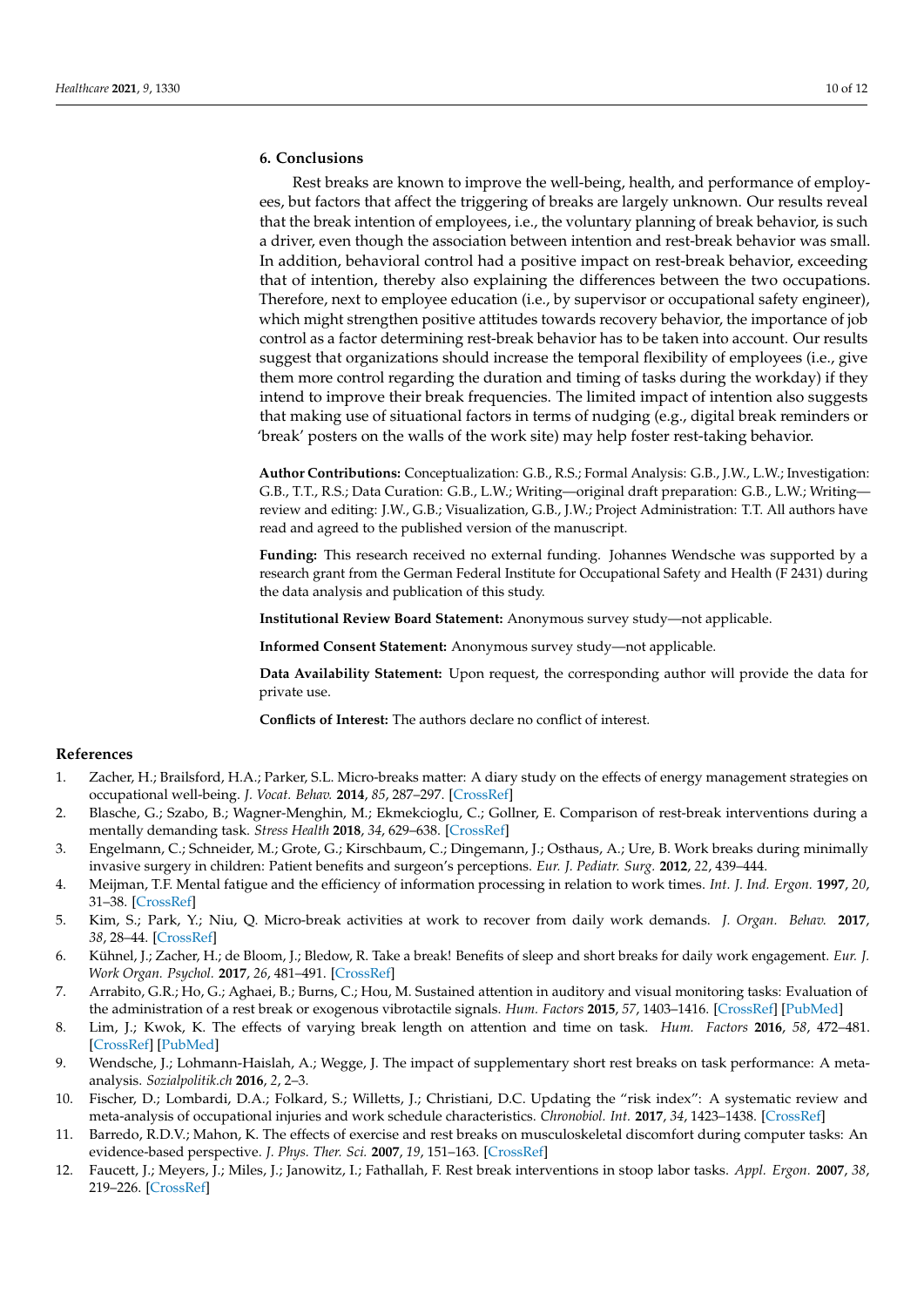- <span id="page-10-0"></span>13. Meijman, T.F.; Mulder, G. Psychological aspects of workload. In *Handbook of Work and Organizational Psychology*; Work Psychology; Drenth, P.J.D., Thierry, H., Eds.; Psychology Press: Hove, UK, 1998; Volume 2, pp. 5–33.
- <span id="page-10-1"></span>14. Ajzen, I. The theory of planned behavior. *Organ. Behav. Hum. Decis. Process.* **1991**, *50*, 179–211. [\[CrossRef\]](http://doi.org/10.1016/0749-5978(91)90020-T)
- <span id="page-10-2"></span>15. Godin, G.; Kok, G. The theory of planned behavior: A review of its applications to health-related behaviors. *Am. J. Health Promot.* **1996**, *11*, 87–98. [\[CrossRef\]](http://doi.org/10.4278/0890-1171-11.2.87) [\[PubMed\]](http://www.ncbi.nlm.nih.gov/pubmed/10163601)
- <span id="page-10-3"></span>16. Bandura, A. Self-efficacy: Toward a unifying theory of behavioral change. *Psychol. Rev.* **1977**, *84*, 191–215. [\[CrossRef\]](http://doi.org/10.1037/0033-295X.84.2.191) [\[PubMed\]](http://www.ncbi.nlm.nih.gov/pubmed/847061)
- <span id="page-10-4"></span>17. Sonnentag, S.; Kruel, U. Psychological detachment from work during off-job time: The role of job stressors, job involvement, and recovery-related self-efficacy. *Eur. J. Work Organ. Psychol.* **2006**, *15*, 197–217. [\[CrossRef\]](http://doi.org/10.1080/13594320500513939)
- <span id="page-10-5"></span>18. Bosch, C.; Sonnentag, S.; Pinck, A.S. What makes for a good break? A diary study on recovery experiences during lunch break. *J. Occup. Organ. Psychol.* **2018**, *91*, 134–157. [\[CrossRef\]](http://doi.org/10.1111/joop.12195)
- <span id="page-10-6"></span>19. Tyler, T.R.; Blader, S.L. Can businesses effectively regulate employee conduct? The antecedents of rule following in work settings. *Acad. Manag. J.* **2005**, *48*, 1143–1158. [\[CrossRef\]](http://doi.org/10.5465/amj.2005.19573114)
- <span id="page-10-7"></span>20. Manning, M. The effects of subjective norms on behaviour in the theory of planned behaviour: A meta-analysis. *Br. J. Soc. Psychol.* **2009**, *48*, 649–705. [\[CrossRef\]](http://doi.org/10.1348/014466608X393136) [\[PubMed\]](http://www.ncbi.nlm.nih.gov/pubmed/19187572)
- <span id="page-10-8"></span>21. Ajzen, I.; Fishbein, M. *Understanding Attitudes and Predicting Social Behavior*; Prentice-Hall: Englewood Cliffs, NJ, USA, 1980.
- <span id="page-10-9"></span>22. Sexton, T.L.; Tuckman, B.W. Self-beliefs and behavior: The role of self-efficacy and outcome expectation over time. *Pers. Individ. Differ.* **1991**, *12*, 725–736. [\[CrossRef\]](http://doi.org/10.1016/0191-8869(91)90228-4)
- <span id="page-10-10"></span>23. Spronk, I.; Kullen, C.; Burdon, C.; O'Connor, H. Relationship between nutrition knowledge and dietary intake. *Br. J. Nutr.* **2014**, *111*, 1713–1726. [\[CrossRef\]](http://doi.org/10.1017/S0007114514000087)
- <span id="page-10-11"></span>24. Wardle, J.; Parmenter, K.; Waller, J. Nutrition knowledge and food intake. *Appetite* **2000**, *34*, 269–275. [\[CrossRef\]](http://doi.org/10.1006/appe.1999.0311)
- <span id="page-10-12"></span>25. Krawczyk, D.; Pels, E.; Prucia, G.; Kosek, K.; Hoehne, D. Students' knowledge of oral hygiene vs its use in practice. *Adv. Med. Sci.* **2006**, *51* (Suppl. 1), 122–125. [\[PubMed\]](http://www.ncbi.nlm.nih.gov/pubmed/17458074)
- <span id="page-10-13"></span>26. Osborn, C.Y.; Paasche-Orlow, M.K.; Bailey, S.C.; Wolf, M.S. The mechanisms linking health literacy to behavior and health status. *Am. J. Health Behav.* **2011**, *35*, 118–128. [\[CrossRef\]](http://doi.org/10.5993/AJHB.35.1.11) [\[PubMed\]](http://www.ncbi.nlm.nih.gov/pubmed/20950164)
- <span id="page-10-14"></span>27. Eurofound. *Sixth European Working Conditions Survey—Overview Report (2017 Update)*; Publications Office of the European Union: Luxembourg, 2017.
- 28. Blasche, G.; Marktl, W. Recovery intention: Its association with fatigue in the working population. *Int. Arch. Occup. Environ. Health* **2011**, *84*, 859–865. [\[CrossRef\]](http://doi.org/10.1007/s00420-011-0651-6)
- <span id="page-10-15"></span>29. Happell, B.; Dwyer, T.; Reid-Searl, K.; Burke, K.J.; Caperchione, C.M.; Gaskin, C.J. Nurses and stress: Recognizing causes and seeking solutions. *J. Nurs. Manag.* **2013**, *21*, 638–647. [\[CrossRef\]](http://doi.org/10.1111/jonm.12037) [\[PubMed\]](http://www.ncbi.nlm.nih.gov/pubmed/23700980)
- <span id="page-10-16"></span>30. Wendsche, J.; Ghadiri, A.; Bengsch, A.; Wegge, J. Antecedents and outcomes of nurses' rest break organization: A scoping review. *Int. J. Nurs. Stud.* **2017**, *75*, 65–80. [\[CrossRef\]](http://doi.org/10.1016/j.ijnurstu.2017.07.005) [\[PubMed\]](http://www.ncbi.nlm.nih.gov/pubmed/28750245)
- <span id="page-10-17"></span>31. Sarna, L.; Bialous, S.A.; Wells, M.J.; Kotlerman, J.; Froelicher, E.S.; Wewers, M.E. Do you need to smoke to get a break? Smoking status and missed work breaks among staff nurses. *Am. J. Prev. Med.* **2009**, *37*, S165–S171. [\[CrossRef\]](http://doi.org/10.1016/j.amepre.2009.05.005) [\[PubMed\]](http://www.ncbi.nlm.nih.gov/pubmed/19591757)
- <span id="page-10-18"></span>32. Conner, M.; Sparks, P. The theory of planned behavior and health behavior. In *Predicting Health Behavior*; Conner, M., Norman, P., Eds.; Open University Press: London, UK, 2005; pp. 170–222.
- <span id="page-10-19"></span>33. Fishbein, M.; Ajzen, I. *Predicting and Changing Behavior: The Reasoned Action Approach*, 1st ed.; Psychology Press: New York, NY, USA, 2010; p. 538.
- <span id="page-10-20"></span>34. Hayes, A.F. *Introduction to Mediation, Moderation, and Conditional Process Analysis: A Regression-Based Approach*, 3rd ed.; Guilford Press: New York, NY, USA, 2021.
- <span id="page-10-21"></span>35. Dawson, J.F. Moderation in management research: What, why, when, and how. *J. Bus. Psychol.* **2014**, *29*, 1–19. [\[CrossRef\]](http://doi.org/10.1007/s10869-013-9308-7)
- <span id="page-10-22"></span>36. Conner, M.; Rhodes, R.E.; Morris, B.; McEachan, R.; Lawton, R. Changing exercise through targeting affective or cognitive attitudes. *Psychol. Health* **2011**, *26*, 133–149. [\[CrossRef\]](http://doi.org/10.1080/08870446.2011.531570)
- <span id="page-10-23"></span>37. Hardeman, W.; Johnston, M.; Johnston, D.; Bonetti, D.; Wareham, N.; Kinmonth, A.L. Application of the theory of planned behaviour in behaviour change interventions: A systematic review. *Psychol. Health* **2002**, *17*, 123–158. [\[CrossRef\]](http://doi.org/10.1080/08870440290013644a)
- <span id="page-10-24"></span>38. Conner, M.; Armitage, C.J. Extending the theory of planned behavior: A review and avenues for further research. *J. Appl. Soc. Psychol.* **1998**, *28*, 1429–1464. [\[CrossRef\]](http://doi.org/10.1111/j.1559-1816.1998.tb01685.x)
- <span id="page-10-25"></span>39. Fritz, C.; Lam, C.; Spreitzer, G. It's the little things that matter: An examination of knowledge workers' energy management. *Acad. Manag. Perspect.* **2011**, *25*, 28–39.
- <span id="page-10-26"></span>40. Lynn, M. Scarcity effects on value: A quantitative review of the commodity theory literature. *Psychol. Mark.* **1991**, *8*, 43–57. [\[CrossRef\]](http://doi.org/10.1002/mar.4220080105)
- <span id="page-10-27"></span>41. Lohmann-Haislah, A.; Wendsche, J.; Schulz, A.; Schöllgen, I.; Pinzon, L.C.E. Einflussfaktoren und Folgen des Ausfalls gesetzlicher Ruhepausen bei Pflegekräften in Deutschland. *Z. f. Arbeitswiss.* **2019**, *73*, 418–438. [\[CrossRef\]](http://doi.org/10.1007/s41449-019-00173-y)
- <span id="page-10-28"></span>42. Blasche, G.; Pasalic, S.; Bauböck, V.M.; Haluza, D.; Schoberberger, R. Effects of rest-break intention on rest-break frequency and work-related fatigue. *Hum. Factors* **2017**, *59*, 289–298. [\[CrossRef\]](http://doi.org/10.1177/0018720816671605)
- <span id="page-10-29"></span>43. Gardner, B. A review and analysis of the use of 'habit' in understanding, predicting and influencing health-related behaviour. *Health Psychol. Rev.* **2015**, *9*, 277–295. [\[CrossRef\]](http://doi.org/10.1080/17437199.2013.876238)
- <span id="page-10-30"></span>44. Potvin, S.; Tikàsz, A.; Dinh-Williams, L.L.; Bourque, J.; Mendrek, A. Cigarette cravings, impulsivity, and the brain. *Front. Psychiatry* **2015**, *6*, 125. [\[CrossRef\]](http://doi.org/10.3389/fpsyt.2015.00125) [\[PubMed\]](http://www.ncbi.nlm.nih.gov/pubmed/26441686)